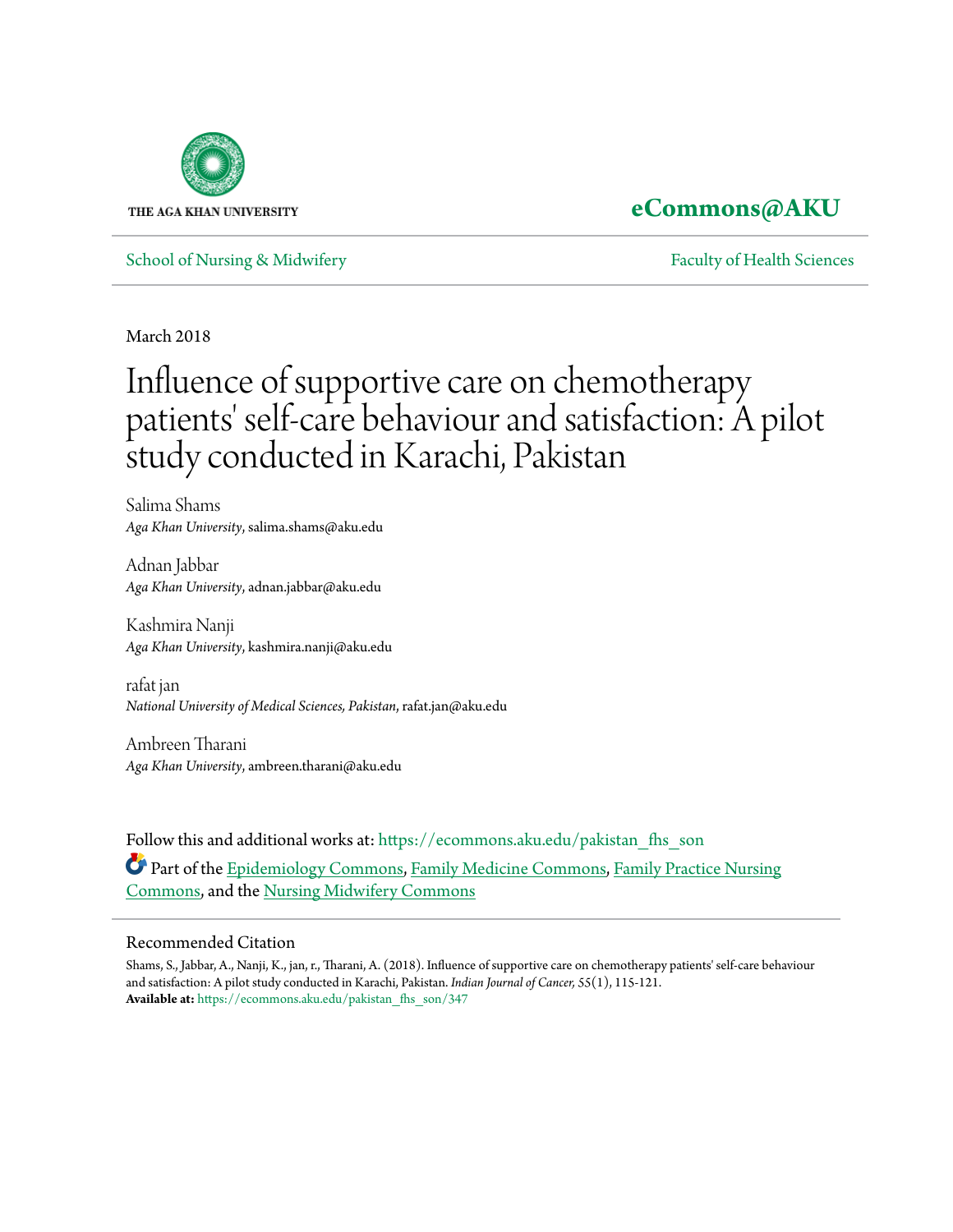#### **Downloaded free from http://www.indianjcancer.com on Tuesday, March 5, 2019, IP: 221.132.113.69]<br><b>Downloaded free from http://www.indianjcancer.com on Tuesday, March 5, 2019, IP: 221.132.113.69]<br>
<b>Corriginal i self‑care behaviour and satisfaction: A pilot study conducted in Karachi, Pakistan Article**

**Salima Shams, Adnan A Jabbar1 , Kashmira Nanji2 , Rafat Jan3 , Ambreen Tharani4**

Senior Instructor, 4 Assistant Professor, Aga Khan University School of Nursing and Midwifery, 1 Assistant Professor, Department of Medical Oncology, Aga Khan University Hospital, <sup>2</sup>Master in Epidemiology and Biostatistics, Lecturer, Department of Family Medicine, Aga Khan University Hospital, <sup>3</sup>Ph.D, Dean, National University of Medical Sciences, Pakistan **Correspondence to:** Mrs. Salima Shams, E-mail: salima.shams@aku.edu

#### **Abstract**

**BACKGROUND AND AIM:** Cancer is a daunting illness affecting a vast number of people globally. During the illness trajectory, cancer patients suffer from physical and/or psychosocial issues. These physical and psychosocial issues demand conscious actions by patients to maintain their well-being. Hence, the objective of the pilot study was to evaluate the level of self-care behaviors and satisfaction in women suffering from cancer after exposure to supportive care (education and mind diversion activities) delivered via a patient help group program. **METHODS:** The study was conducted at the chemotherapy day care unit of one of the tertiary care hospitals located in Karachi, Pakistan. In this study, supportive care interventions were offered via the patient help group program over a 5-week period, and in the 6<sup>th</sup> week, data were collected. The total sample size of this pilot study was  $n = 17$ . Female cancer patients receiving weekly chemotherapy regimen and diagnosed with breast or gynecological cancers were a part of the study. Outcome variables, self-care behavior and satisfaction, were assessed via a self-developed questionnaire. Content validity index of the questionnaire was calculated on the basis of expert review and was found to be 96% for relevancy and 94% for clarity. Frequencies were calculated to evaluate outcome variables. Outcome variable satisfaction was also assessed via few open-ended questions. **RESULTS:** Participants reported moderate-to-high self-care behaviors and satisfaction after exposure to supportive care interventions delivered via the patient help group program. **CONCLUSION:** Counseling and mind diversion activities are effective in producing a positive change in chemotherapy patients' self-care behaviors and satisfaction. Therefore, oncology nurses must utilize them in chemotherapy patient care. Future studies should evaluate the effectiveness of these interventions with larger sample size and comparative analysis.

**Key Words:** Counseling, mind diversion activities, patient satisfaction, self-care behaviors, supportive care

#### **Introduction**

Cancer is a daunting illness affecting a vast number of people globally. The Global Burden of Cancer Statistics estimated approximately 14.1 million new cancer cases in 2012, 48% of these cases, including 54.9% of deaths, occurred in Asia.[1] Most of these cases from the Asian part of the world are with advanced disease presentation.<sup>[2]</sup> Therefore, they require intense treatment with combined modalities such as surgery, chemotherapy, and radiation therapy. Among three treatment approaches, chemotherapy because of its systemic nature of treatment, results in numerous physical and psychosocial concerns.

Various studies on women suffering from breast and gynecological cancers have highlighted inadequate support offered by health-care professionals in fulfilling their physical and/or psychosocial needs.[3-5] Cancer patients' multifaceted concerns related to the physical, practical, psychological, and spiritual aspect of life are termed as supportive needs.<sup>[5]</sup> The Canadian Association of Psychosocial Oncology has emphasized that every cancer patient must receive supportive care for these multidimensional needs that arise during the illness trajectory.[6] Addressing the multifaceted care needs of women following cancer diagnosis, and during the chemotherapy phase of treatment, would result in better physical and affective symptoms control, less chemotherapy-related complications,[7] and improved quality of life.[8] In addition, it would result in less interruption in

| <b>Access this article online</b> |                               |  |
|-----------------------------------|-------------------------------|--|
| <b>Quick Response Code:</b>       | Website:                      |  |
|                                   | www.indianjcancer.com<br>DOI: |  |
|                                   | 10.4103/ijc.IJC_621_17        |  |
|                                   |                               |  |

© 2018 Indian Journal of Cancer | Published by Wolters Kluwer - Medknow **115**

the treatment schedule and enhance patients' satisfaction with the provided care.<sup>[4]</sup>

A large body of literature has highlighted the role of self-care behaviors in managing chemotherapy-related symptoms.<sup>[9,10]</sup> Self-care behaviors are deliberate self-care actions initiated by a person during times of illness. It is defined as "a human regulatory function that is a deliberate action… needed for continued life, growth and development, and maintenance of human integrity."[11]

Cancer patients commonly utilize pharmacological and nonpharmacological strategies to promote self-care and to avert effects of symptoms' disruption produced as a sequelae to chemotherapy treatment and cancer diagnosis.<sup>[12,13]</sup> The National Center for Complementary and Integrative Medicine has termed these diverse sets of nonpharmacological approaches that are used simultaneously to supplement conventional medical treatment as complementary therapies.[14] Common complementary therapies utilized by patients includes diet, exercise, rest, sleep, lifestyle modifications, prayer, meditation, television watching, interpersonal communication, reading, and others.[15] Various studies have observed elevated self-care in patients following utilization of these strategies.<sup>[16-18]</sup>

To improve participants' self-care initiatives and their satisfaction with care, supportive care was offered in this study via counseling and mind–body interventions – termed

This is an open access journal, and articles are distributed under the terms of the Creative Commons Attribution-NonCommercial-ShareAlike 4.0 License, which allows others to remix, tweak, and build upon the work non-commercially, as long as appropriate credit is given and the new creations are licensed under the identical terms.

**For reprints contact:** reprints@medknow.com

**How to cite this article:** Shams S, Jabbar AA, Nanji K, Jan R, Tharani A. Influence of supportive care on chemotherapy patients' self-care behaviour and satisfaction: A pilot study conducted in Karachi, Pakistan. Indian J Cancer 2018;55:115-21.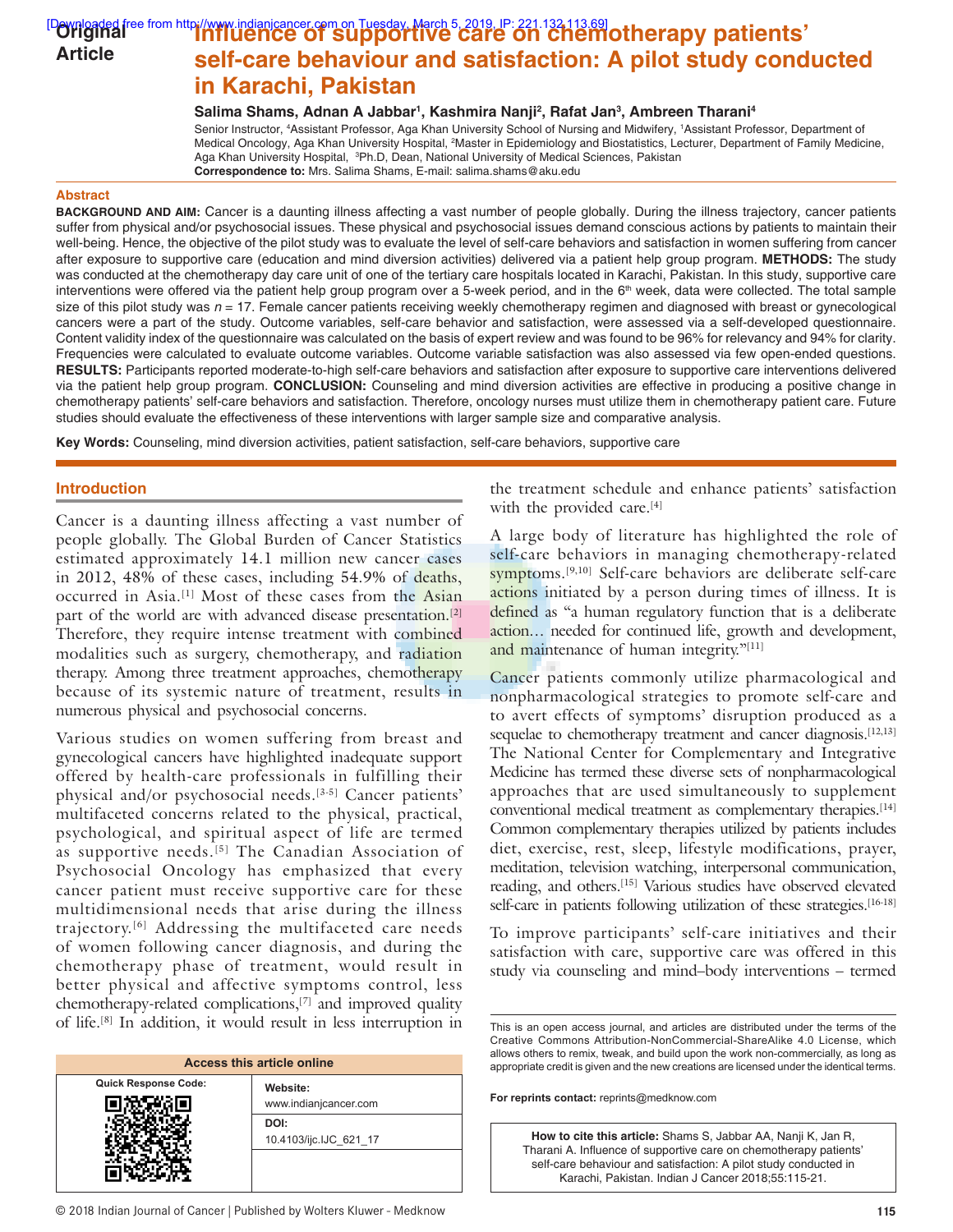as patient help group program. Participants were provided with routine hospital care by the unit assigned staff, while the nurse investigator was responsible for providing supportive care on a weekly basis for 5 consecutive weeks. Participants were provided with supportive care during their admission to the chemotherapy day care unit during their routine visit. Hence, none of the participants were asked to make special visit to the unit for supportive care. Topics covered in the counseling sessions were information regarding cancer, chemotherapy, and its physical and psychosocial side effects management strategies. In psychosocial counseling, participants were made aware of ways or strategies that can enhance their psychosocial well-being; for instance, express your feelings, try to focus on positive things in life, keep up with your regular grooming habits, and others. Mind diversion activities offered in the patient help group program included television watching (comedy movies), guided imagination, and spiritual practices (prayer and slide show of natural scenes). Supportive care was delivered through group therapy approach.

Earlier studies in Pakistan focused on breast cancer patients' education on physiological side effect of chemotherapy and offered emotional support to patients, as needed.<sup>[19,20]</sup> Literature affirms that the management of physiological symptoms with cancer and chemotherapy are highly considered whereas psychological symptoms and elements of sexual well-being are often missed out. Hence, this pilot study is unique as it provided structured supportive care which comprises physical and psychosocial counseling along with mind diversion activities to further improve psychological and emotional well-being of women with breast and gynecological cancer under chemotherapy treatment in Pakistan. Hence, the purpose of this study was to evaluate the level of self-care behavior and satisfaction level of chemotherapy patients when offered supportive care. Following research question was formulated to achieve the desired study aim:

What is the level of self-care behaviors and satisfaction reported by participants after attending patient help group program?

#### **Methods**

The study was conducted from February 2015 to May 2015 at one of the private hospitals located in Karachi, Pakistan. Before the commencement of the study, approval was taken from the Ethical Review Committee of the Aga Khan University Hospital (3355-SON-ERC-14). Informed written consent was obtained from all the study participants. Consecutive sampling technique was employed for participants' recruitment. Therefore, all eligible participants were recruited during the specific recruitment period of over 2 weeks.[21] Eligibility criteria of the study were, women under weekly chemotherapy treatment, will be receiving chemotherapy for at least six consecutive week in selected study setting, aware of diagnosis, and willing to participate. Most study participants were at initial cycles of chemotherapy and had

received 2–4 cycles at the time of joining the patient help group program [Graph 1].

Sample size was calculated using the following assumptions; because this is the first study from Pakistan, the proportion of self-care behaviors and patient satisfaction from supportive group was considered to be 50% (for maximum variance) along with 95% confidence level and an error of 5%. The total sample size was calculated to be 385. However, because this was a pilot study, 5% of the total sample size, i.e.,  $385 \times 5/100 = 19$  study participants, was planned to be recruited.

Outcome variable of the study was the initiation of self-care behaviors among participants and their level of satisfaction with the supportive care which were delivered via the patient help group program. Outcome was evaluated at the terminal point from the participants  $(n = 17)$  once they had attended the patient help group program. Supportive care was offered for a 5-week period. However, each participant had to attend one session per week. In the 6<sup>th</sup> week, data were collected. Through consecutive sampling technique, initially, 28 women were screened for eligibility; out of these 28, 25 met the inclusion criteria. However, four refused to participate in the study. Hence, 21 women were enrolled in the study. However, over a 6-week period, the sample size reduced to 17. Specific reasons for dropout were uncomfortable with group therapy approach and treatment hold because of refractory disease.

A questionnaire was developed after thorough literature search. It was further independently reviewed by three oncologists and one psychologist. This questionnaire was used to assess outcome variables, self-care behaviors, and satisfaction. Both the outcome variables were jointly assessed on a single questionnaire. Overall, the questionnaire contained four parts. Part I comprised 31 questions, out of which 16 questions were related to self-care behaviors and 15 were related to outcome variable satisfaction. A Likert scale ranging from 1 (agree) to 4 (not applicable) was used to obtain participants' responses on Part I of the questionnaire.

Part II of the questionnaire evaluated the effectiveness of each counseling session separately. There were six questions in this section. Likert scale ranging from 1 (agree) to 3 (disagree) was used for Part II responses.

Part III of the questionnaire assessed how much each one of the mind diversion activities was admired by the



**Graph 1: Number of chemotherapy cycles participants had before enrollment in study**

**116** Indian Journal of Cancer | Volume 55 | Issue 1 | January-March 2018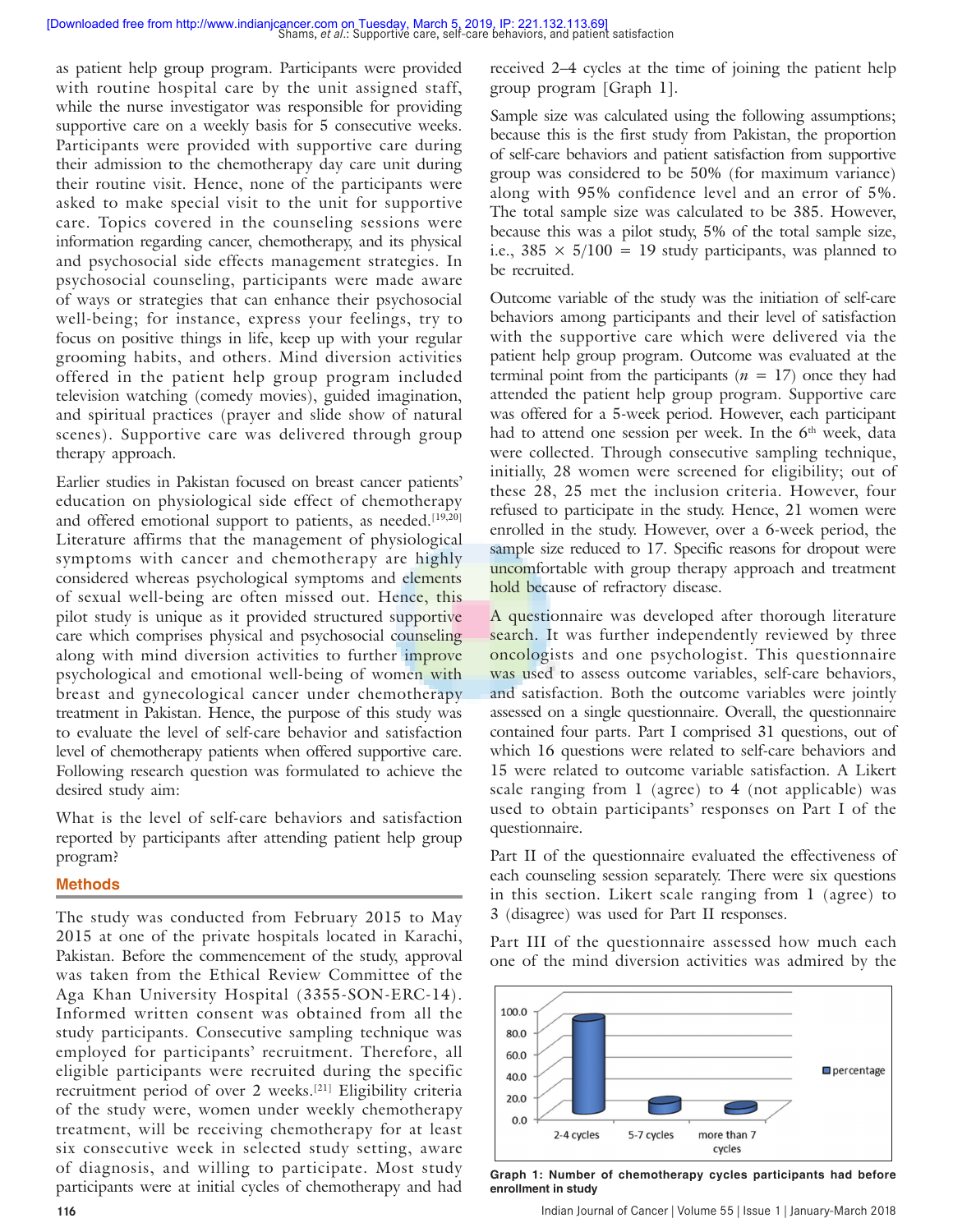participants. During the program, four mind diversion activities were offered to the study participants. A rating scale ranging from 1 (satisfactory) to 5 (excellent) was used to obtain responses for this section of the questionnaire. Part IV of the questionnaire took participants' subjective viewpoints about the patient help group program. Five questions were asked in this section.

The content validity index of the tool was calculated on the basis of expert review, and the figures obtained were 96% and 94% for relevancy and clarity, respectively. Validity of the questionnaires was evaluated through rating of relevancy and clarity of each question by expert reviewers on Likert scale. Each expert reviewed every question and marked it on a scale of 1–4 (4 being highly relevant/highly clear, 1 being not relevant/not clear). After these, ranking the sum of each question was calculated and those with <50% were deleted, and the final tool had 43 items. Subsequently, the tool was pilot tested on 10% of the total sample size as well as on nonpatients. Pilot testing was done on nonpatients because the questionnaire was based on the assumption that the participants had undergone the program. Pilot testing of the tool (Urdu version) helped in the identification of linguistic shortcomings.

Quantitative data analysis was done through the Statistical Package of Social Sciences version 19.0 (Armonk, NY: IBM Corp). Descriptive statistics were applied to analyze the demographic and clinical information of the participants. Frequency and proportion were calculated for the outcome variables, self-care behaviors, and patient satisfaction.

#### **Results**

Twenty-one participants were recruited, out of which four participants dropped out during the study, yielding a response rate of 81%. The final data analysis was done on 17 study participants. The main reason for dropout was being uncomfortable with the group therapy approach and treatment on hold due to refractory disease.

Most study participants were married, in their middle ages [Graph 2], lived in nuclear family system, and spoke Urdu. Female cancer patients diagnosed with breast and gynecological cancer patients receiving weekly chemotherapy at least for 6 weeks were part of the study. With respect to the clinical profile of the study participants, the



Indian Journal of Cancer | Volume 55 | Issue 1 | January-March 2018 **117** Graph 2: Age distribution of study participants **Graph 3: Site of cancer** Graph 3: Site of cancer

majority of the participants were with the diagnosis of breast cancer [Graph 3], and almost half were receiving neoadjuvant chemotherapy. The majority of the participants were either at Stage II, III, or IV of the disease. More than half had no comorbid illnesses such as diabetes and hypertension.

Need assessment was done along with demographic and clinical characteristic assessment. Almost all (95.2%) participants received information about the physical side effects of chemotherapy. Approximately 45% reported that they had received information about the physical side effects of chemotherapy from both the health-care professionals (doctors and nurses). In relation to psychological counseling, 52.4% shared that they had received brief counseling.

Likert scale was used to evaluate self-care behaviors and satisfaction of participants with the patient help group program. For most questions related to self-care behaviors, a positive response was received from the participants, as shown in Table 1. Two questions (Q20 and Q25) had multiple responses. For these, maximum responses were received for Q20.1 and Q25.2.

The remaining questions in Part I of the questionnaire assessed the participants' satisfaction with the patient help group program as presented in Table 2. Almost all were satisfied with the program, as depicted with the higher frequencies for positive stems and disagree responses for negative stem questions.

Part II of the questionnaire assessed the effectiveness of each counseling session in terms of knowledge enhancement and helpfulness in daily life, as presented in Table 3. For all three counseling sessions, the highest number of responses were received for the agree category. Psychological counseling was highly appreciated by the participants compared to the other two counseling sessions. On the contrary, the participant viewed sexual counseling session as least helpful in comparison to the other two counseling sessions.



Part III of the questionnaire evaluated the degree to which each individual mind diversion activity was liked by the study participants, as shown in Table 4. The degree to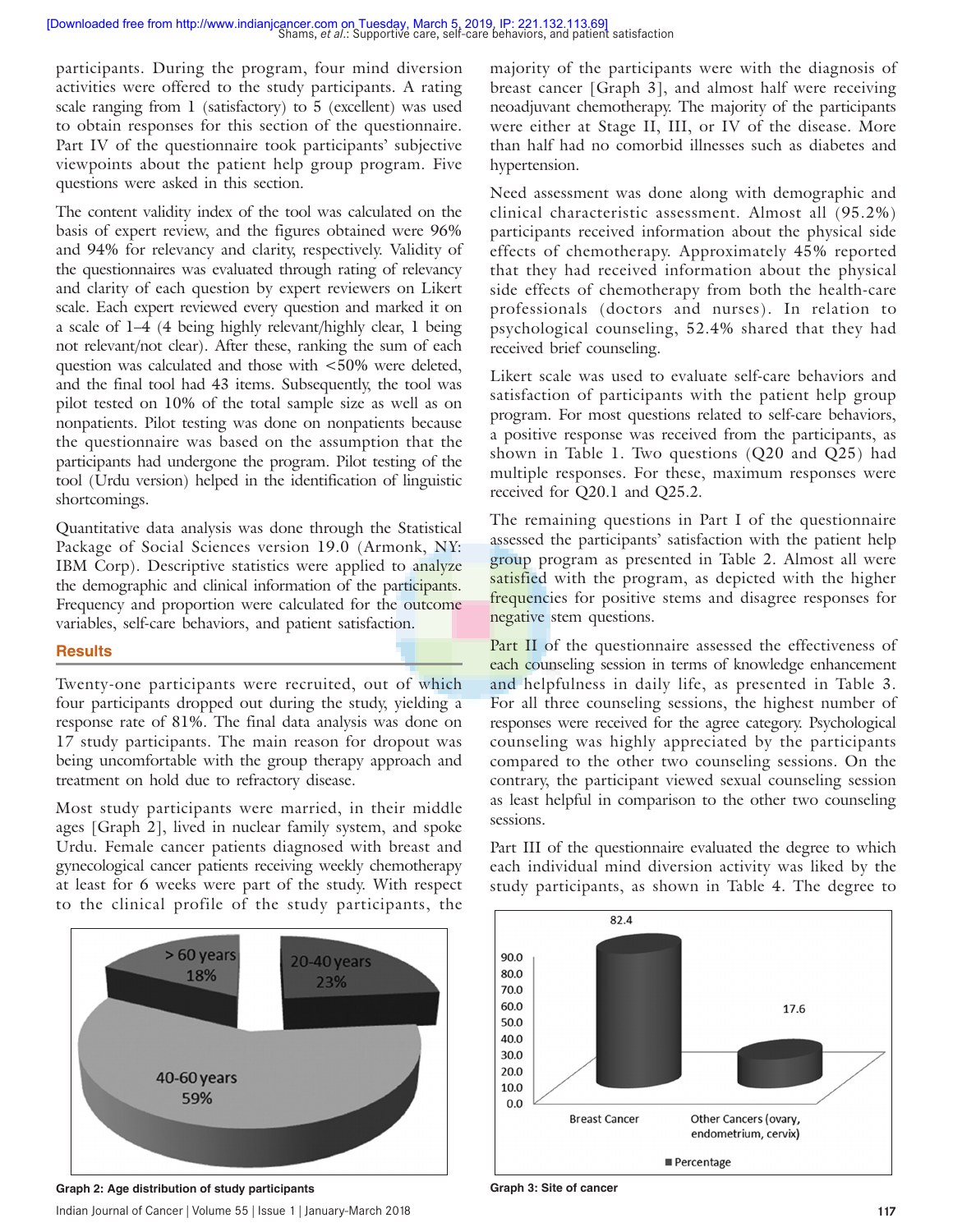| Table 1: Participants' self-care behavior scores                                                                      |                |                          |                          |                                       |
|-----------------------------------------------------------------------------------------------------------------------|----------------|--------------------------|--------------------------|---------------------------------------|
| <b>Statements</b>                                                                                                     | Agree, $n$ $%$ | Neutral, n (%)           |                          | Disagree, n (%) Not applicable, n (%) |
| Q10. Program helped you to better manage your physical<br>symptoms such as: Nausea/Vomiting                           | 17(100)        |                          |                          |                                       |
| Q10.1. Diarrhea                                                                                                       | 16(94.1)       |                          | 1(5.9)                   |                                       |
| Q10.2. Lack of appetite                                                                                               | 13(76.4)       |                          | 2(11.8)                  | 2(11.8)                               |
| Q10.3. Body ache                                                                                                      | 16(94.1)       | 1(5.9)                   |                          |                                       |
| Q10.4. Joint Pain                                                                                                     | 13(82.3)       | 1(5.9)                   | 2(11.8)                  | $\qquad \qquad -$                     |
| Q10.5. Headache                                                                                                       | 14(82.3)       | 3(17.6)                  | $\overline{\phantom{a}}$ | $\overline{\phantom{a}}$              |
| Q10.6. Numbness or tingling in fingers                                                                                | 13(76.4)       | 2(11.8)                  |                          | 2(11.8)                               |
| Q11. You have become physically active after attending the patient<br>help group program                              | 14 (82.4)      | 1(5.9)                   | 1(5.9)                   | 1(5.9)                                |
| Q12. Participation in household activities has increased                                                              | 10(58.8)       | 2(11.8)                  | 5(29.4)                  | $\overline{\phantom{a}}$              |
| Q13. Program has positively influenced your life                                                                      | 14 (82.4)      | 2(11.8)                  | 1(5.9)                   | $\overline{\phantom{a}}$              |
| Q14. Helped in accepting the disease and its treatment                                                                | 16(94.1)       | 1(5.9)                   | $\overline{\phantom{a}}$ | $\overline{\phantom{a}}$              |
| Q15. Helped in controlling worrying thoughts                                                                          | 16 (94.1)      | 1(5.9)                   |                          |                                       |
| Q16. Empowered you in controlling low moods                                                                           | 14 (82.4)      | 3(17.6)                  |                          |                                       |
| Q17. Positively changed your outlook toward life                                                                      | 16(94.1)       | 1(5.9)                   |                          | $\overline{\phantom{a}}$              |
| Q18. Interest toward life has increased                                                                               | 13 (76.5)      | 3(17.6)                  | 1(5.9)                   |                                       |
| Q19. Helped in redefining priorities of life                                                                          | 16(94.1)       | $\overline{\phantom{a}}$ | 1(5.9)                   | $\overline{\phantom{a}}$              |
| Q20. Do you take time out to indulge in activities/tasks that<br>please you: Each day                                 | 2(11.8)        |                          | 15(88.2)                 | $\overline{\phantom{a}}$              |
| $Q20.1$ . 1-2 times in a week                                                                                         | 12 (70.6)      |                          | 5(29.4)                  | $\overline{\phantom{a}}$              |
| Q20.2. 2-3 times in a week                                                                                            | 2(11.8)        |                          | 15(88.2)                 | $\overline{\phantom{a}}$              |
| Q21. Program has assisted in alleviating feelings of powerlessness                                                    | 6(35.3)        | 3(17.6)                  | 3(17.6)                  | 5(29.4)                               |
| Q22. Program has helped in reducing feelings of hopelessness                                                          | 6(35.3)        | 4(23.5)                  | 1(5.9)                   | 6(35.3)                               |
| Q23. After attending the program, have you worked to improve<br>your physical appearance?                             | 13(76.5)       | 1(5.9)                   | 2(11.8)                  | 1(5.9)                                |
| Q25. Counseling and mind diversion activities were helpful in<br>keeping you relaxed after hospitalization? For a day | 1(5.9)         | $\overline{\phantom{a}}$ | 16(94.1)                 | $\bar{\phantom{a}}$                   |
| $Q25.1$ . For a week                                                                                                  | 6(35.3)        | $\overline{\phantom{a}}$ | 11(64.7)                 |                                       |
| Q25.2. More than a week                                                                                               | 10(58.8)       |                          | 7(41.2)                  |                                       |
| Q26. Have you practiced positive coping strategies learned during<br>the weekly sessions in your daily life?          | 12(70.6)       | 4(23.5)                  | 1(5.9)                   |                                       |

- No response received for the given category

#### **Table 2: Participants' satisfaction with the patient help group**

| <b>Questions</b>                                                                                                          |                          |   | Agree $(n)$ Neutral $(n)$ Disagree $(n)$ |
|---------------------------------------------------------------------------------------------------------------------------|--------------------------|---|------------------------------------------|
| Q1. The patient help group program increased knowledge related to disease, treatment, and other<br>practical issues       | 15                       | 2 |                                          |
| Q2. Felt any problems while talking to a nurse                                                                            |                          |   | 17                                       |
| Q3. Information was presented in an understandable manner                                                                 | 17                       |   |                                          |
| Q4. Time allocated for each activity was appropriate                                                                      | 17                       |   |                                          |
| Q5. Opportunities were provided to express yourself                                                                       | 17                       |   |                                          |
| Q6. Opportunities for questioning were not provided                                                                       | $\overline{\phantom{a}}$ |   | 16                                       |
| Q. Program has met your expectations                                                                                      | 16                       |   |                                          |
| Q8. Practical suggestions were offered to deal with medical/physical issues                                               | 17                       |   |                                          |
| Q9. Practical suggestions were offered to deal with psychosocial issues                                                   | 17                       |   |                                          |
| Q24. Program was helpful in reducing your stress and anxiety with regard to chemotherapy treatment<br>and hospitalization | 16                       |   |                                          |
| Q27. It was a relatively better experience of hospitalization than previous hospital admissions                           | 17                       |   |                                          |
| Q28. Presence of other patients with similar life situations was helpful $(n=12)$                                         | 12                       |   |                                          |
| Q29. Being part of a patient help group program has caused inconvenience during your stay at the unit                     | $\overline{\phantom{a}}$ |   | 16                                       |
| Q30. Will you join a similar program in the future?                                                                       | 14                       | 2 |                                          |
| Q31. Overall, your satisfaction with the program                                                                          | 17                       |   |                                          |

- No response received for the given category

which it was liked was analyzed through categories such as fair, good, very good, and excellent. Prayer received the highest score (82.4%). Guided imagination and natural

scenes slideshow ranked second; both received equal scores of 58.8%. Comedy movies were least appreciated by the participants (35.3%).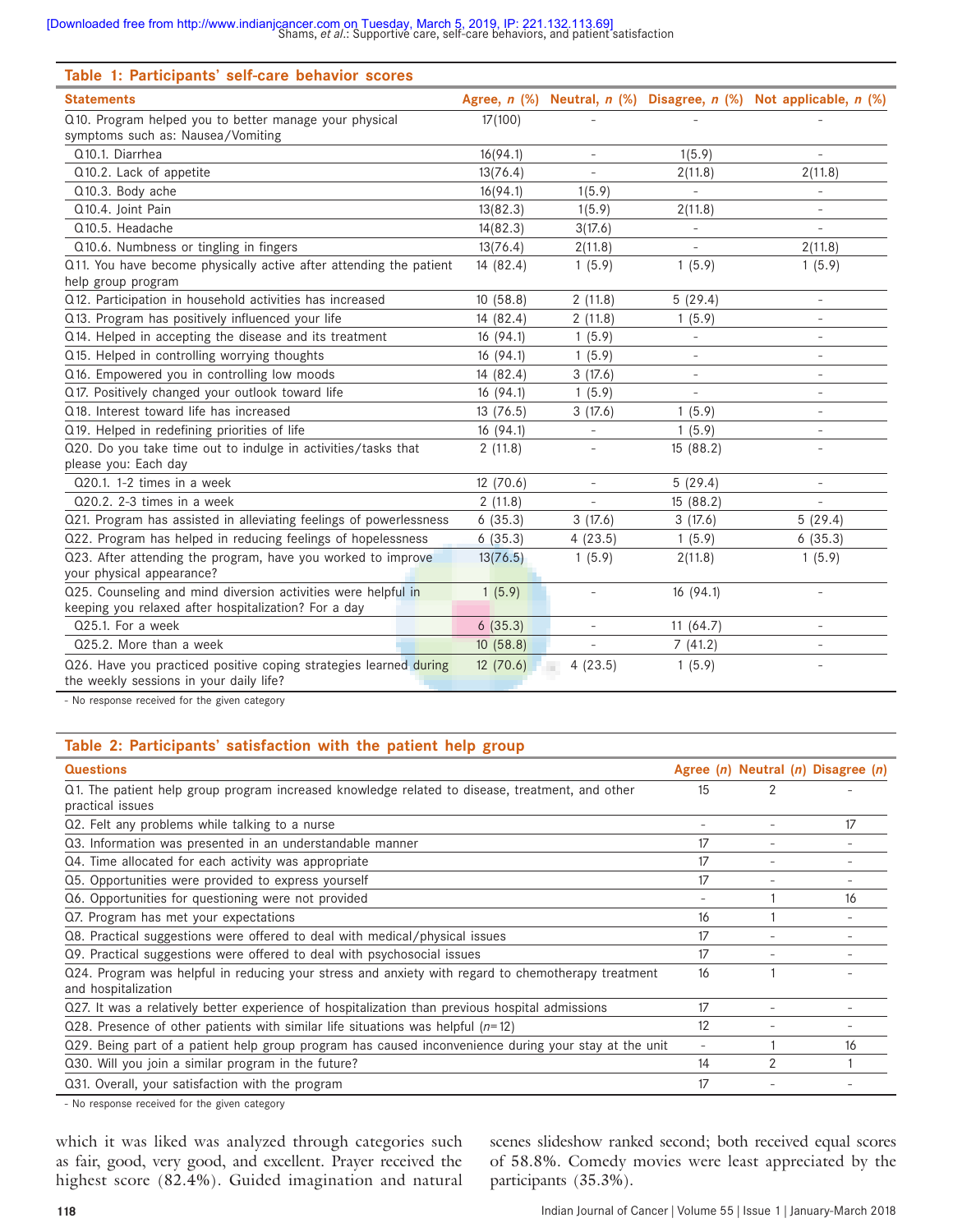Part IV of the questionnaire comprised open-ended questions, assessing the subjective viewpoint of participants about the patient help group program, counseling sessions, and mind diversion activities. Frequencies were calculated for responses to three questions (Q40, Q41, and Q42). Even when checked subjectively, the participants highly appreciated psychological counseling. Similarly, prayer received the highest score of 52.9%. Guided imagination remained the second (35.3%) and outweighed the natural scene movie (11.8%). The third open-ended question was related to suggestions for improvements; 88.2% of the participants provided no suggestions.

Q39 and Q43 were analyzed qualitatively. When the participants were asked about the best element of the patient help group program, the following categories emerged. Participants appreciated communication (verbal and nonverbal) skills and coordinating role of the investigator. Moreover, they liked the comprehensiveness of the program and found it comforting. Participants also regarded the program as an opportunity for ventilating their feelings and found it emotionally supportive. Some of the participants mentioned that the program was informative and improved their physical and psychological health. One of the participants said that it was a new experience.

Q43 provided an opportunity to the participants to ask questions that had not been addressed during the program or those that the participants would like to discuss further. Most participants did not ask questions. However, those who asked wanted to know their prognosis, recovery, and further treatment.

#### **Discussion**

For most questions related to self-care, the participants' response was positive. This study finding is consistent with the existing literature on self-care behavior in chemotherapy

| <u>UL CUMILISTIIIIZ SUSSIUIIS</u> |           |         |                                    |
|-----------------------------------|-----------|---------|------------------------------------|
| <b>Counseling session</b>         |           |         | Agree (%) Neutral (%) Disagree (%) |
| Physical symptoms                 |           |         |                                    |
| Q32. Increased knowledge          | 14 (82.4) | 2(11.8) | 1(5.9)                             |
| Q32.1. Helpful                    | 13 (76.5) | 3(17.6) | (5.9)                              |
| Psychological                     |           |         |                                    |
| Q33. Increased knowledge          | 15 (88.2) | 2(11.8) |                                    |
| Q33.1. Helpful                    | 15 (88.2) | 2(11.8) |                                    |
| Sexual health                     |           |         |                                    |
| Q34. Increased knowledge          | 13(76.5)  | 2(11.8) | 2(11.8)                            |
| Q34.1. Helpful                    | 9(52.9)   | 3(17.6) | 5(29.4)                            |
| Na saasanaa saaabtad              |           |         |                                    |

#### **Table 3: Patient perception regarding effectiveness of counseling sessions**

No response received

patients.[17-18,22] However, mixed responses were received for alleviating the feeling of powerlessness and hopelessness. It could be because of the religious beliefs of the study participants; as in Islam, the feeling of hopelessness or despondence is considered as a lack of trust in Allah's mercy. The said belief could have been the reason of participants' mixed feelings of being hopeful. In addition, a previous study conducted among Pakistani women suffering from breast cancer also reported an optimistic attitude of Muslim women toward breast cancer.[23] This affirms the association of religious belief in shaping participants' perceptions toward terminal diseases.

Similar to the self-care behavior, participants gave a high rating for the satisfaction outcome. This study finding concurs with previous studies.[24,25] Likewise, participants rated counseling sessions highly in terms of knowledge enhancement and helpfulness in practical life, except for the sexual health counseling session, which received the lowest score for practical helpfulness. The reason for this could be participants' lack of understanding of the term sexual health. Studies conducted on health-care professionals have also reported a lack of understanding of the term sexual health as the term is interchangeably used with sexual functioning and dysfunction. However, in the current study, sexual health was viewed broadly, which includes sexual self-concept, sexual relationship, and sexual functioning.<sup>[26]</sup>

To further evaluate participants' satisfaction with the patient help group program, their views were sought about each mind diversion activity (comedy movie, natural scenes movie, guided imagination, and prayer) on a Likert scale. Prayer received the highest score, whereas comedy movie received the lowest rating. This study finding coincides with the findings of studies conducted among other Muslim patients, in which the participants reported observing religious practices as an important source of coping during the illness trajectory.[3,27]

A possible reason for why comedy movie was less appreciated by the participants could be that conversational activities are preferred more in the Eastern culture<sup>[16]</sup> compared to the Western culture, where people like television watching, listening to music, and reading activities more.[28] Moreover, the conduciveness of the environment and the higher concentration demand in movie watching might have undermined its effect.

Participants were also provided with the opportunity to comment on various aspects of the patient help group program. Most patients gave positive responses about the supportive care interventions and the principal investigator's role, and their comments were consistent with the published literature regarding nurse–patient relationship in cancer care.[29]

| Table 4: Degree to which each mind diversion activity was liked |                          |                  |                       |                    |
|-----------------------------------------------------------------|--------------------------|------------------|-----------------------|--------------------|
| <b>Mind diversion activity</b>                                  | Fair, $n$ $(\%)$         | Good, $n$ $(\%)$ | Very good, $n$ $(\%)$ | Excellent, $n$ $%$ |
| Q35. Comedy movie                                               | 3(17.6)                  | 5(29.4)          | 3(17.6)               | 6(35.4)            |
| Q36. Natural scene slide show                                   | 2(11.8)                  | 4(23.5)          | (5.9)                 | 10(58.8)           |
| Q37. Guided imagination                                         | $\overline{\phantom{a}}$ | 3(17.6)          | 4(23.5)               | 10(58.8)           |
| Q38. Prayer                                                     | -                        | $\sim$           | 3(17.6)               | 14 (82.4)          |

-=No response received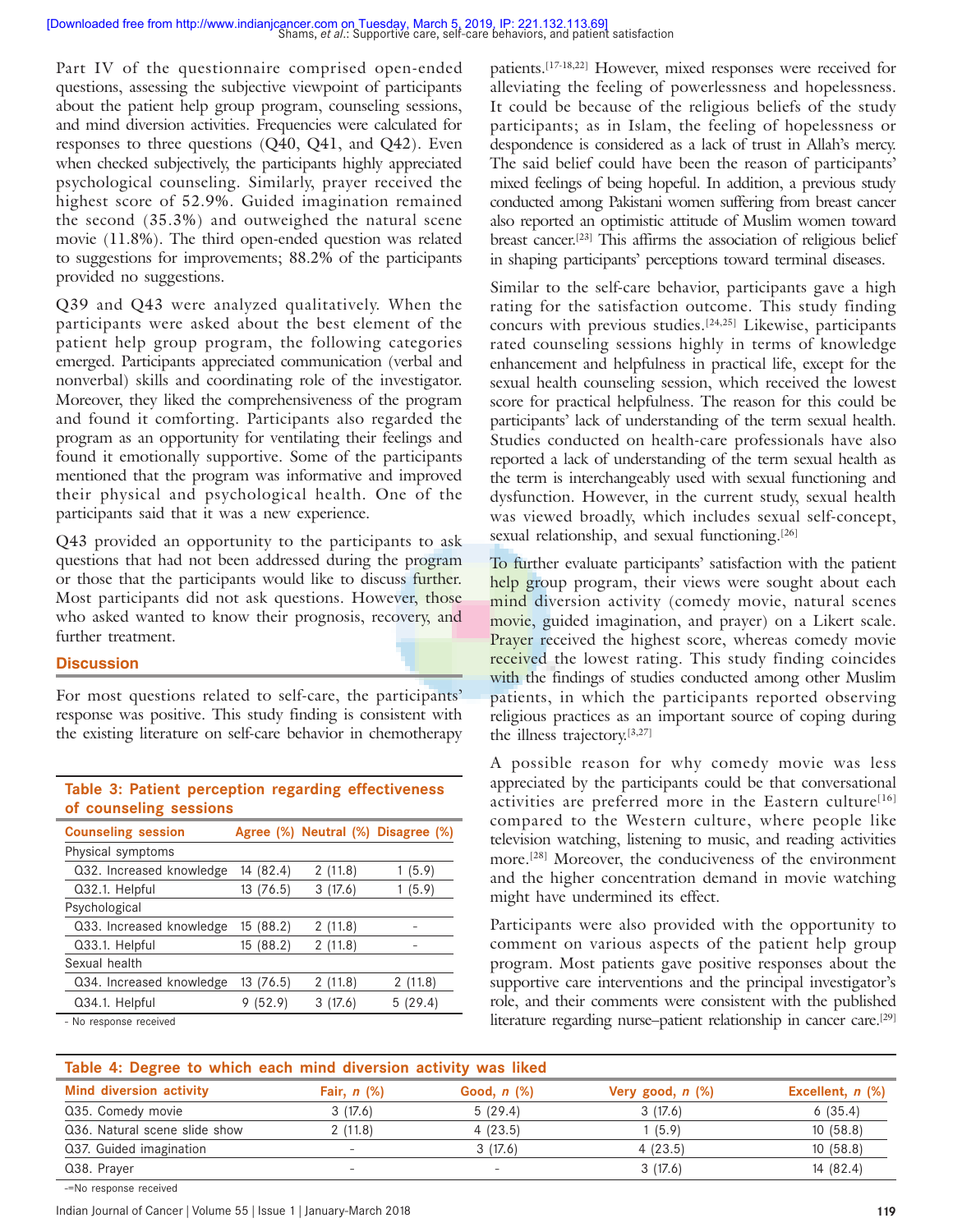#### **Strengths and limitations of the study**

This study offered comprehensive care via physical and psychosocial counseling and mind diversion activities to female cancer patients undergoing chemotherapy. Benefits of this study are not limited to patients but have also illuminated the role of a nurse, within a multidisciplinary team, as a significant contributor in improving cancer patients' well-being. Only women with breast and gynecological cancers receiving weekly chemotherapy were part of the study. This limits generalizing the study findings to women receiving chemotherapy treatment on shorter or longer duration and with other cancer types. Moreover, participants were exposed to supportive care for  $5$  weeks, and then in the  $6<sup>th</sup>$  week, data were collected for outcome variables, which might have resulted in recall bias. Moreover, principal investigator herself applied supportive care interventions and collected data because of logistic reasons. Therefore, there are chances for researcher-led biases. Small sample size and one-point data collections are other limitations of this study. The responses on the questionnaire were taken on a three-item scale, which can be converted to a five-point Likert scale to avoid bias.

#### **Conclusion and Recommendations**

Self-care behavior initiatives by cancer patients hold potential of averting physical and psychosocial distress caused by cancer diagnosis and chemotherapy and in turn improve their quality of life. Patients require knowledge and self-commitment for these behavior initiatives. Therefore, health-care professionals can play a crucial role in providing knowledge to cancer patients about these strategies. Moreover, increased utilization of these approaches in nursing care and reinforcement of these approaches by the health-care team can further influence patient utilization of these self-care strategies in daily life. The study findings have clearly highlighted the significance for psychological counseling of cancer patients. The study has also highlighted the benefits of an advanced role that oncology nurses can perform in health-care settings such as patient care coordinators, case managers, and nurse navigators, as well as the benefits of these roles in patient care. Finally, cancer patients undergo different phases during illness trajectory starting from diagnosis to treatment and to recovery or survivorship phase. Each one of it gives rise to unique challenges and supportive needs. Hence, cancer patients entering in survivorship phase still require health-care professional support. Therefore, further studies on cancer survivors can explore their distinctive needs and offer support to them. Future studies in similar context with large sample size are required to support the findings of the current study.

#### **Acknowledgment**

We would like to acknowledge the nursing and medical staff of Aga Khan University Hospital, chemotherapy day care unit, for their co-operation during the research work. We are also grateful to study participants; without their support and cooperation this study would not have been possible. Moreover, we are thankful to Aga Khan University school of Nursing and Midwifery for funding the study.

#### **Financial support and sponsorship**

We would like to acknowledge Aga Khan University School of Nursing and Midwifery for funding the study.

#### **Conflicts of interest**

There are no conflicts of interest.

#### **References**

- 1. Ferlay J, Soerjomataram I, Dikshit R, Eser S, Mathers C, Rebelo M, *et al.* Cancer incidence and mortality worldwide: Sources, methods and major patterns in GLOBOCAN 2012. Int J Cancer 2015;136:E359-86.
- 2. Bhurgri Y. Karachi cancer registry data Implications for the national cancer control program of Pakistan. Asian Pac J Cancer Prev 2004;5:77-82.
- 3. Cebeci F, Yangın HB, Tekeli A. Life experiences of women with breast cancer in South Western Turkey: A qualitative study. Eur J Oncol Nurs 2012;16:406-12.
- 4. Forsythe LP, Kent EE, Weaver KE, Buchanan N, Hawkins NA, Rodriguez JL, *et al.* Receipt of psychosocial care among cancer survivors in the United States. J Clin Oncol 2013;31:1961-9.
- 5. McGarry S, Ward C, Garrod R, Marsden J. An exploratory study into the unmet supportive needs of breast cancer patients. Eur J Cancer Care (Engl) 2013;22:673-83.
- 6. Canadian Association of Psychosocial Oncology. Standards of Psychosocial Health Services for Persons with Cancer and their Families. Canadian Association of Psychosocial Oncology; 2010. Available from: http://www.capo.ca/CAPOstandards.pdf. [Last accessed on 2017 Nov 21].
- 7. Livingston PM, Craike M, Considine J. Unplanned presentations to emergency departments due to chemotherapy induced complications: Opportunities for improving service delivery. Australas Emerg Nurs J 2011;14:62-8.
- 8. Beesley VL, Price MA, Butow PN, Green AC, Olsen CM; Australian Ovarian Cancer Study Group. Physical activity in women with ovarian cancer and its association with decreased distress and improved quality of life. Psychooncology 2011;20:1161-9.
- 9. Prutipinyo C, Maikeow K, Sirichotiratana N. Self-care behaviours of chemotherapy patients. J Med Assoc Thai 2012;95 Suppl 6:S30-7.
- 10. Williams PD, Balabagno AO, Manahan L, Piamjariyakul U, Ranallo L, Laurente CM, *et al.* Symptom monitoring and self-care practices among Filipino cancer patients. Cancer Nurs 2010;33:37-46.
- 11. McEwen M, Wills E. Theoretical Basis for Nursing. 3rd ed. Philadelphia Wolters Kluwer/Lippincott Williams & Wilkins Health 2011.
- 12. Deng G, Cassileth BR, Yeung KS. Complementary therapies for cancer-related symptoms. J Support Oncol 2004;2:419-26.
- 13. Lee CO. Integrated care. Part I: Expanded psychosocial interventions in cancer care: An introduction to diversional therapy. Clin J Oncol Nurs 2003;7:682-4.
- 14. National Center for Complementary and Integrative Health. Complementary, Alternative, or Integrative Health: What's In a Name? 2015. Available from: https://www.nccih.nih.gov/health/ integrative-health. [Last accessed on 2018 Feb 01].
- 15. Klafke N, Eliott JA, Olver IN, Wittert GA. Australian men with cancer practice complementary therapies (CTs) as a coping strategy. Psychooncology 2014;23:1236-42.
- 16. Chalise P, Pandey RA, Chaliseb HN. Self-care practices and their perceived effectiveness among fatigued cancer patients in Nepal. Asia Pac EJ Health Soc Sci 2012;20:30-9. Available from: http://www.researchgate.net/ publication/233881828. [Last accessed on 2018 Feb 01].
- 17. Piamjariyakul U, Williams PD, Prapakorn S, Kim M, Park L, Rojjanasrirat W, *et al.* Cancer therapy-related symptoms and self-care in Thailand. Eur J Oncol Nurs 2010;14:387-94.
- 18. Sumdaengrit B, Hanucharurnkul S, Dodd MJ, Wilailak S, Vorapongsathorn T, Pongthavornkamol K. Symptom experience and self-care among Thai women with cervical cancer. Pac Rim Int J Nurs Res 2010;14:203-18. Available from: http://www.web.b.ebscohost.com/ehost/pdfviewer/ pdfviewer?vid=3&sid=bd2b5761-83bb-4857-8c76-a676800962e1%40 sessionmgr112 and hid=118. [Last accessed on 2018 Feb 01].
- 19. Sajjad S, Ali A, Gul RB, Mateen A, Rozi S. The effect of individualized patient education, along with emotional support, on the quality of life of breast cancer patients – A pilot study. Eur J Oncol Nurs 2016;21:75-82.
- 20. Khowaja S. The Effects of Individualized Patient Education with Emotional Support by a Nurse on the QoL of Breast Cancer Patients Receiving Chemotherapy (Unpublished Master's Dissertation). Aga Khan University, Karachi, Pakistan; 2013.